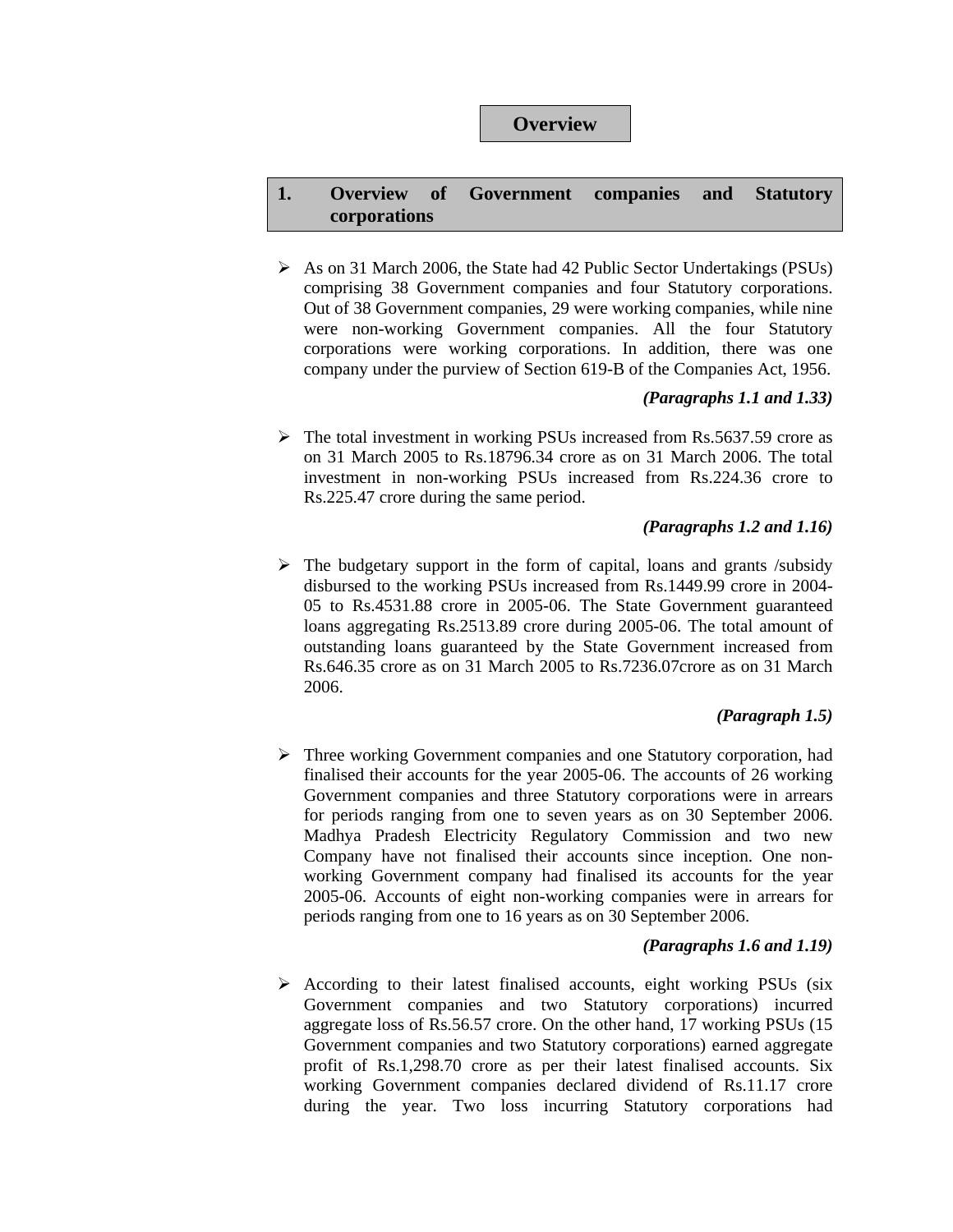accumulated losses of Rs1,008.31 crore, which exceeded their paid-up capital of Rs.223.95 crore by more than four times.

### *(Paragraphs 1.7, 1.8, 1.9 and 1.11)*

 $\triangleright$  Even after completion of five or more years of their existence, the individual turnover of eight working Government companies remained less than rupees five crore in each of the preceding five years as per their latest finalised accounts.

## *(Paragraph 1.31)*

# **2 Reviews relating to Government Companies**

# *2.1 Financial assistance by Madhya Pradesh Pichhra Varg Tatha Alpsankhyak Vitta Evam Vikas Nigam.*

 $\triangleright$  Performance of the Company with regard to achievement of targets during the five years 2001-06 was abysmally low in respect of all the schemes implemented by the Company.

## *(Paragraphs 2.1.6)*

 $\triangleright$  Delay in sending utilisation certificates to financing agencies resulted in avoidable interest payment of Rs.5.11 crore.

## *(Paragraph 2.1.16)*

 $\triangleright$  Though the Company has been extending financial assistance for over 12 years for the economic upliftment of targeted population, no survey of beneficiaries has been conducted to formulate a base for covering all the beneficiaries in a phase manner.

## *(Paragraphs 2.1.10)*

 $\triangleright$  Loans of Rs.6.04 crore and Government share of project cost (Rs.4.45) crore) meant for disbursement to beneficiaries were diverted for repayment of instalments due to NBCFDC and NMDFC resulting in denial of assistance to needy beneficiaries.

## *(Paragraphs 2.1.15)*

 $\triangleright$  Improper maintenance of records coupled with absence of internal audit, facilitated misappropriation of cash in five districts. Inspite of misappropriations, the Company has not taken any corrective/punitive action.

*(Paragraph 2.1.25)*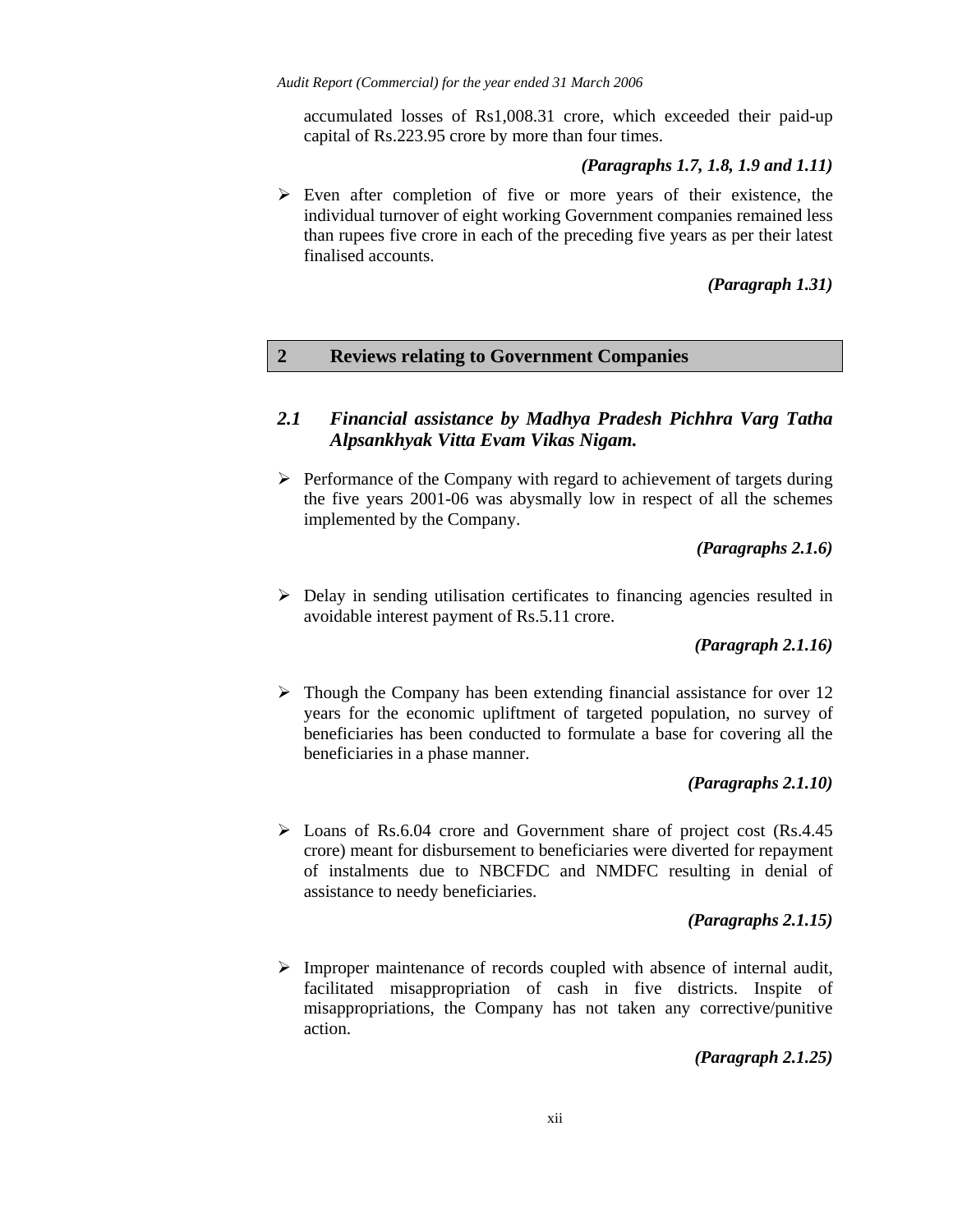# *2.2 Promotion and development of plantation including commercial exploitation thereof by Madhya Pradesh Rajya Van Vikas Nigam Limited.*

¾ Performance of the Company with regards to promotion, development and commercial exploitation was found to be deficient due to low production of standard size rootshoots in nurseries, replacement of casualties in excess of norms/ replacement by pre-sprouted polypot plants and re-plantation in areas of failed plantation which resulted in avoidable additional expenditure of Rs.12.51 crore. Despite fixation of progressively lower targets, the Company failed to achieve them.

## *(Paragraphs 2.2.10, 2.2.13, 2.2.14, 2.2.16 and 2.2.18)*

¾ Higher rate of failure of Bamboo plantation and low yield (24 *per cent*) in various divisions during April 2001 to March 2005 resulted in loss of potential revenue of Rs.20.71 crore.

# *(Paragraphs 2.2.20 and 2.2.27)*

 $\triangleright$  Postponement of thinning in 7,349 hectares due to substandard teak plantation resulted in loss of potential revenue of Rs.15.13 crore with consequential loss of interest of Rs.4.43 crore. Failure of teak plantation in type C area of Kundam division, Jabalpur resulted in loss of revenue of Rs.2.26 crore.

## *(Paragraphs 2.2.25 and 2.2.26)*

¾ Absence of effective internal controls facilitated defalcation of sale proceeds to the extent of Rs.3.69 crore out of which Rs.2.41 crore could not be recovered.

## *(Paragraph 2.2.31)*

 $\triangleright$  No system was in place to monitor the substantial variations in actual cost of plantation compared to the estimated cost. Inter-division comparison of actual cost was also not made to ascertain reasons for abnormal variance either to take cost control measures or ensure preparation of realistic estimates.

*(Paragraph 2.2.19)* 

## **3. Reviews relating of Statutory Corporations**

### *3.1 Financial assistance to Industrial units by Madhya Pradesh Financial Corporation.*

 $\triangleright$  As of 31 March 2005, the Corporation had outstanding loans aggregating Rs.395.40 crore against 2033 units, out of which 891 units were in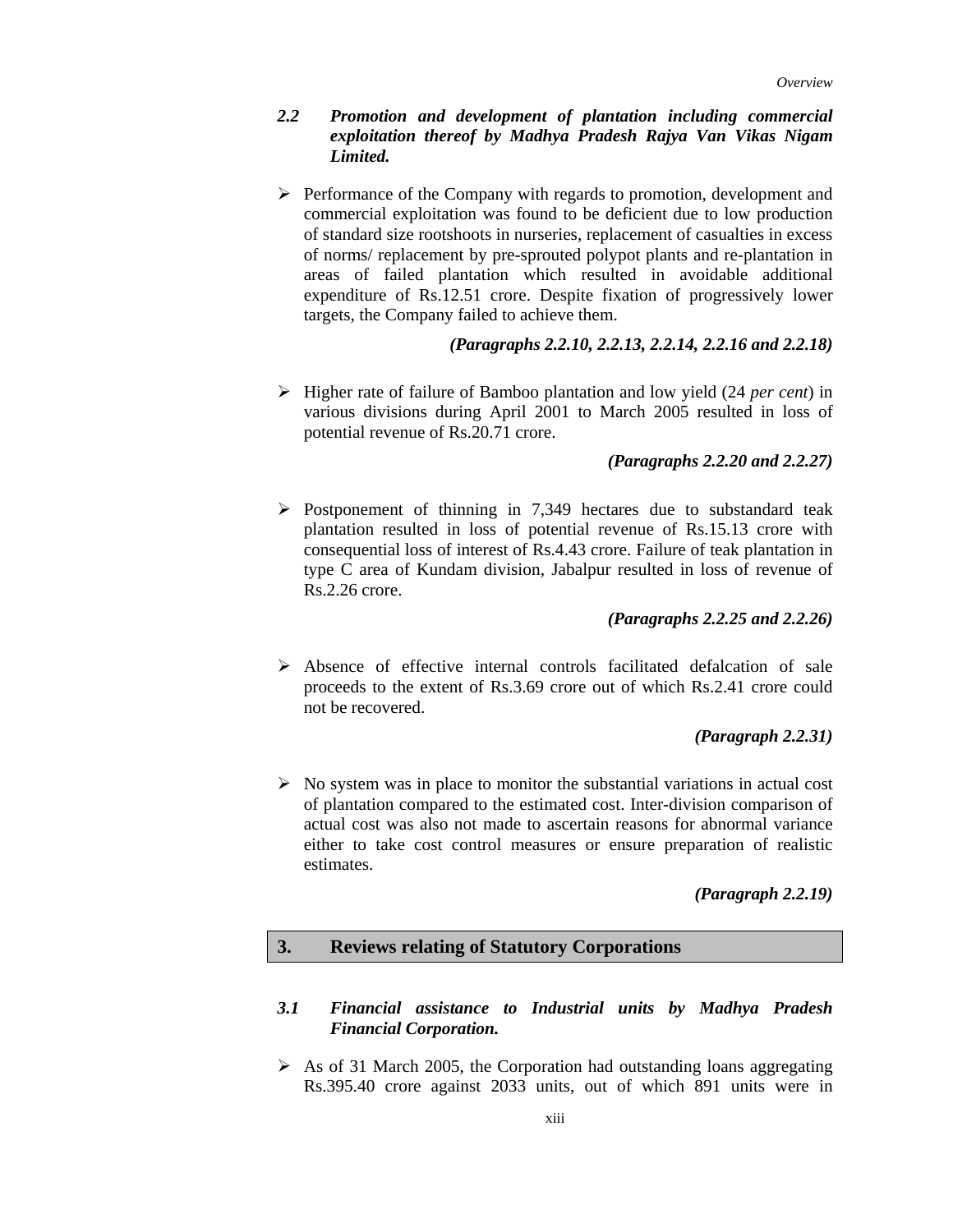operation, 40 units were under implementation and 382 units were closed due to lack of working capital, market demand, technological obsolescence, internal disputes, financial mismanagement.

#### *(Paragraph 3.1.1)*

 $\triangleright$  Even though the Corporation had extended financial assistance of Rs.1,882.11 crore to 8,720 applicants since its inception in 1955, no assessment of success of industries financed had been conducted (March 2006) to assess the extent of achievement of objective of promotion of industries in the State, for planning future course of action.

### *(Paragraph 3.1.13)*

 $\triangleright$  The system of appraisal of projects was deficient. Rules framed by the Corporation for sanction of loans were deviated in respect of sanctions aggregating Rs.22.11 crore in 24 cases. Loan assistance was extended to unviable projects, ineligible applicants, promoters of doubtful creditworthiness, without adequate security and for discharging loans outstanding with other financial institutions.

### *(Paragraphs 3.1.15 to 3.1.24)*

¾ Follow-up of recovery of loan was poor. Despite persistent default, action was not initiated for takeover. Targets for recovery were low and ranged between 38 *per cent* (2000-01) and 46 *per cent* (2003-04) of the total amount recoverable. Separate targets were not fixed for recovery of old dues, even though their recovery was only up to 18 *per cent*. To bridge the gap between funds available and funds required, the Corporation resorted to borrowings through bonds.

## *(Paragraphs 3.1.25 and 3.1.7)*

 $\triangleright$  One time settlements were extended to wilful defaulters and even in cases where adequate collateral securities were available. Though the Corporation sacrificed Rs.71.34 crore on one time settlement of dues of Rs.157.10 crore for Rs.85.76 crore during the period 2001-05, it could recover only Rs.41 crore (47 *per cent*) upto March 2005 defeating the very objective of one time settlements.

#### *(Paragraphs 3.1.30 to 3.1.32)*

# *3.2 Procurement of material and implementation of transmission and distribution schemes under ADB funded project by Madhya Pradesh State Electricity Board*

 $\triangleright$  Improper planning in procurement of conductors resulted in excess procurement of material and locking up of funds of Rs.3.91 crore for two years and consequential loss of interest of Rs.82.11 lakh.

*(Paragraph 3.2.9)*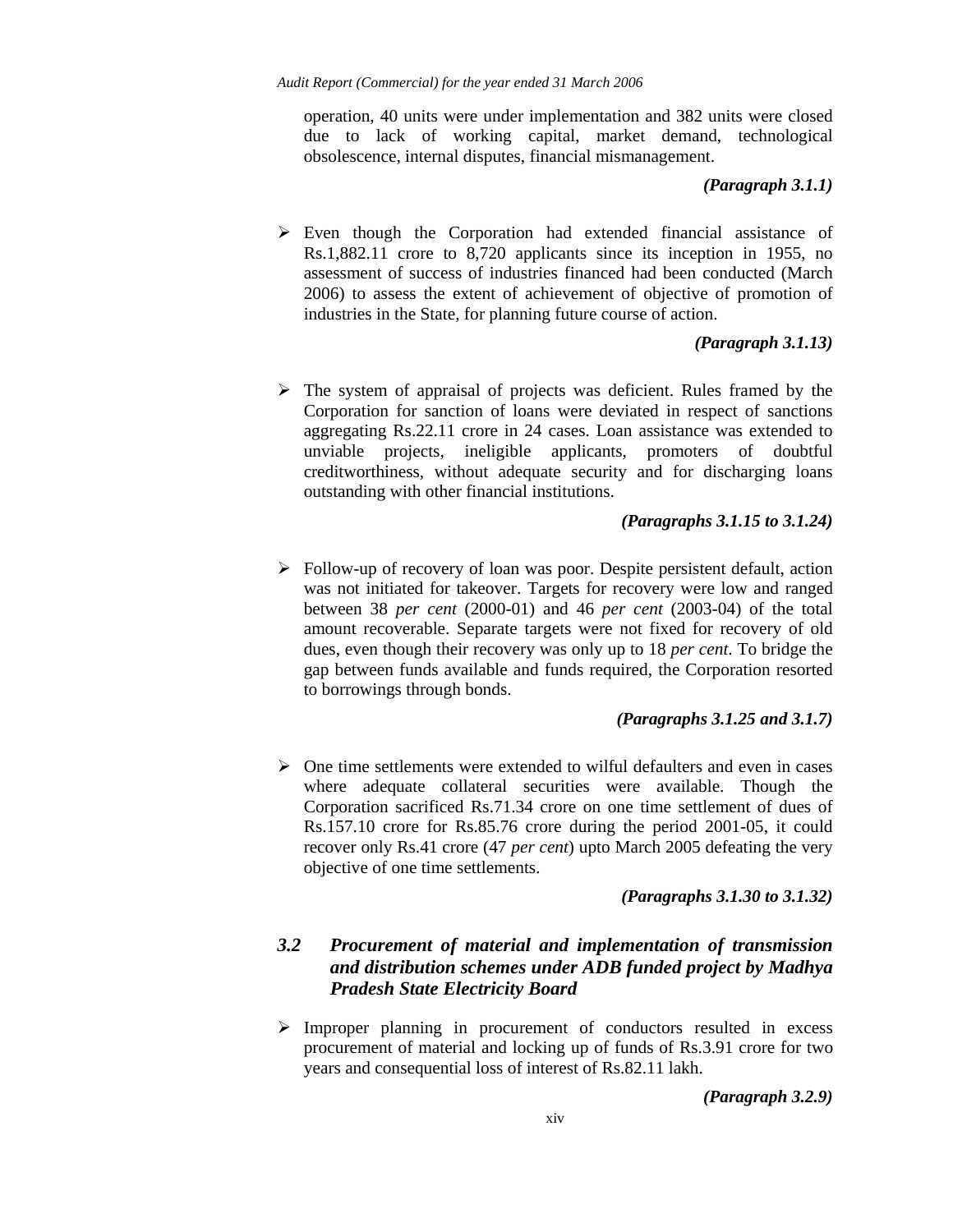$\triangleright$  The Board granted extension of delivery periods to defaulting suppliers without imposing liquidated damages valuing Rs.93 lakh.

### *(Paragraphs 3.2.10 and 3.2.11)*

 $\triangleright$  Due to delay in commissioning of various 220/132 KV lines/sub-stations the Board could not derive the envisaged benefits in reduction of subtransmission losses.

### *(Paragraph 3.2.13)*

 $\triangleright$  Advance procurement of transmission/sub-transmission materials worth Rs.67.45 crore and distribution material worth Rs.27.22 crore resulted in blockage of funds totaling to Rs.94.67 crore.

### *(Paragraphs 3.2.14 and 3.2.17)*

 $\triangleright$  The Board had to incurre extra expenditure of Rs.2.81 crore due to placement of orders for identical items of material at different rates under different packages of the same tender.

### *(Paragraph 3.2.15)*

## *3.3 Handling of theft of energy and materials in Madhya Pradesh State Electricity Board*

- $\triangleright$  Transmission and Distribution loss of the Board ranged between 45.57 and 42.62 *per cent* during the five years ended March 2005, as against the acceptable level of 15.5 *per cent*, resulting in loss of potential revenue to the tune of Rs.9,397.47 crore.
- $\triangleright$  The Board did not have a uniform policy of checking the consumer's service connections and the percentage of checking varied between 4.06 and 46.95 in different regions.

## *(Paragraph 3.3.6)*

 $\triangleright$  Out of the total demand of Rs.390.12 crore on account of value of theft of electricity detected, Rs.93.82 crore representing 24.05 *per cent* were pending realisation.

### *(Paragraph 3.3.8)*

 $\triangleright$  During the five years ended March 2005, as against 10,413 cases of the ft of Board's property involving Rs.25.15 crore, the Board filed FIRs in respect of 4,328 cases only representing 41.56 *per cent* of the total theft cases.

*(Paragraph 3.3.14 & 3.3.15)*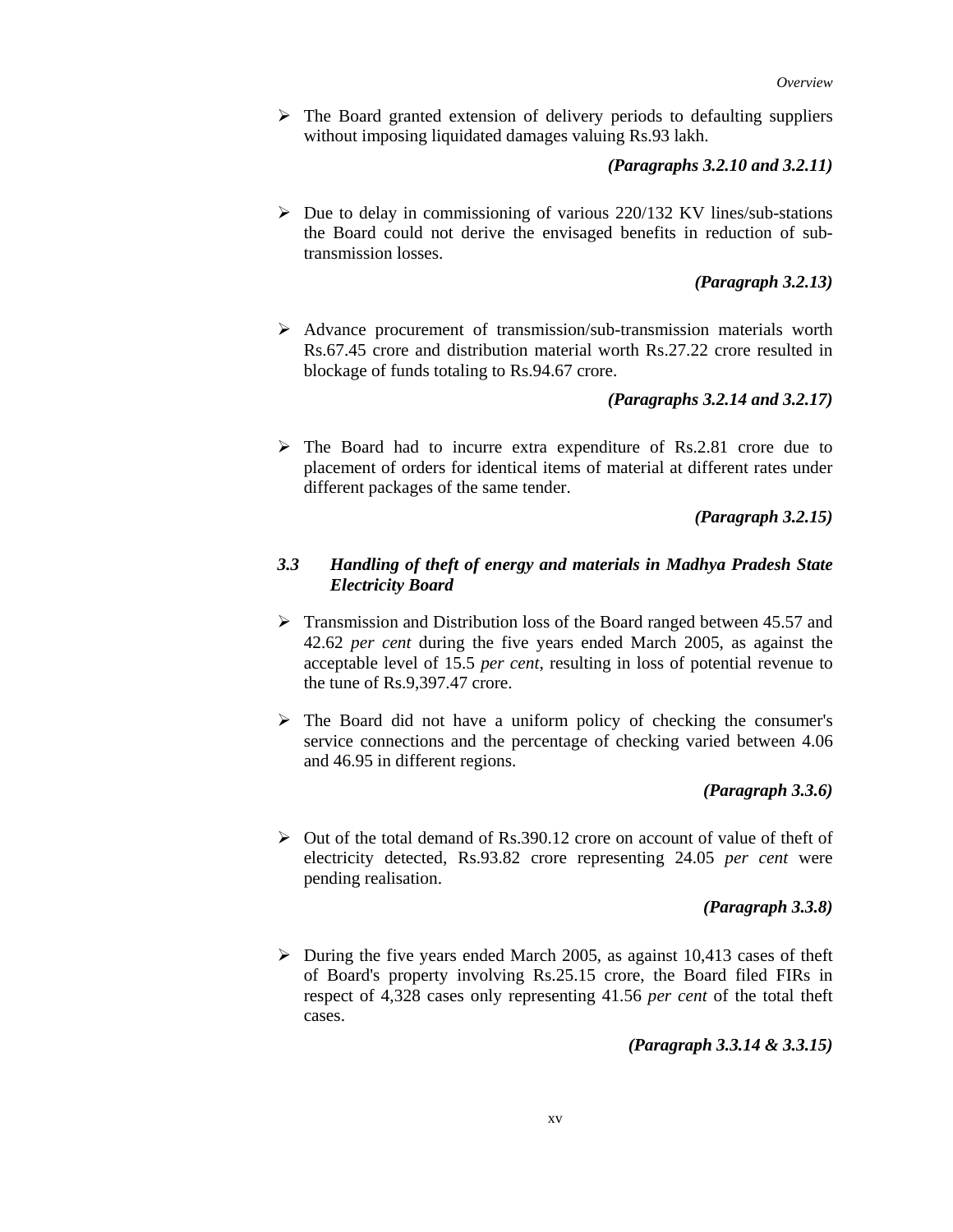$\triangleright$  As against the theft of Board's property involving Rs.25.15 crore, the Board could recover stolen property worth Rs. 8.63 lakh only representing 0.34 *per cent* of the total value of theft.

*(Paragraph 3.3.17)* 

### **4. Transaction Audit observations**

Transaction audit observations included in this Report highlight deficiencies in the management of PSUs, which had serious financial implications. The irregularities pointed out are broadly of the following nature:

 $\triangleright$  Financial imprudence due to payment through Demand Drafts instead of Cheques and unjustified rejection of lowest tender led to extra expenditure of Rs. 82.80 lakh.

## *(Paragraphs 4.3 and 4.10)*

 $\triangleright$  Non availing of concessional rate of Commercial Tax and delay in release of advance and final payment by the Board resulted in avoidable expenditure to the tune of Rs.15.81 lakh and extra expenditure of Rs.28.78 lakh respectively.

## *(Paragraphs 4.16, 4.18 and 4.19)*

 $\triangleright$  Improper rake movement plans led to extra expenditure of Rs. 25.20 lakh on freight and Rs. 24.32 lakh on storage charges on unutilised storage space.

## *(Paragraphs 4.4 and 4.5)*

Some important observations are below:

## **GOVERNMENT COMPANIES**

### **Madhya Pradesh Civil Supplies Corporation Limited .**

¾ Non-compliance of specified despatch schedule by district offices and intermediary storage of wheat resulted in avoidable expenditure of Rs.1.01 crore on local transportation and storage and Rs. 1.06 crore towards interest on the cost of wheat locked up.

## *(Paragraph 4.1)*

### **Madhya Pradesh State Industrial Development Corporation Limited**

 $\triangleright$  Placement of inter-corporate loan without obtaining security coupled with various deficiencies in sanction and pre/post disbursement procedures resulted in locking up of Rs.14.50 crore besides non-realisation of interest of Rs.20.28 crore.

*(Paragraph 4.7)*